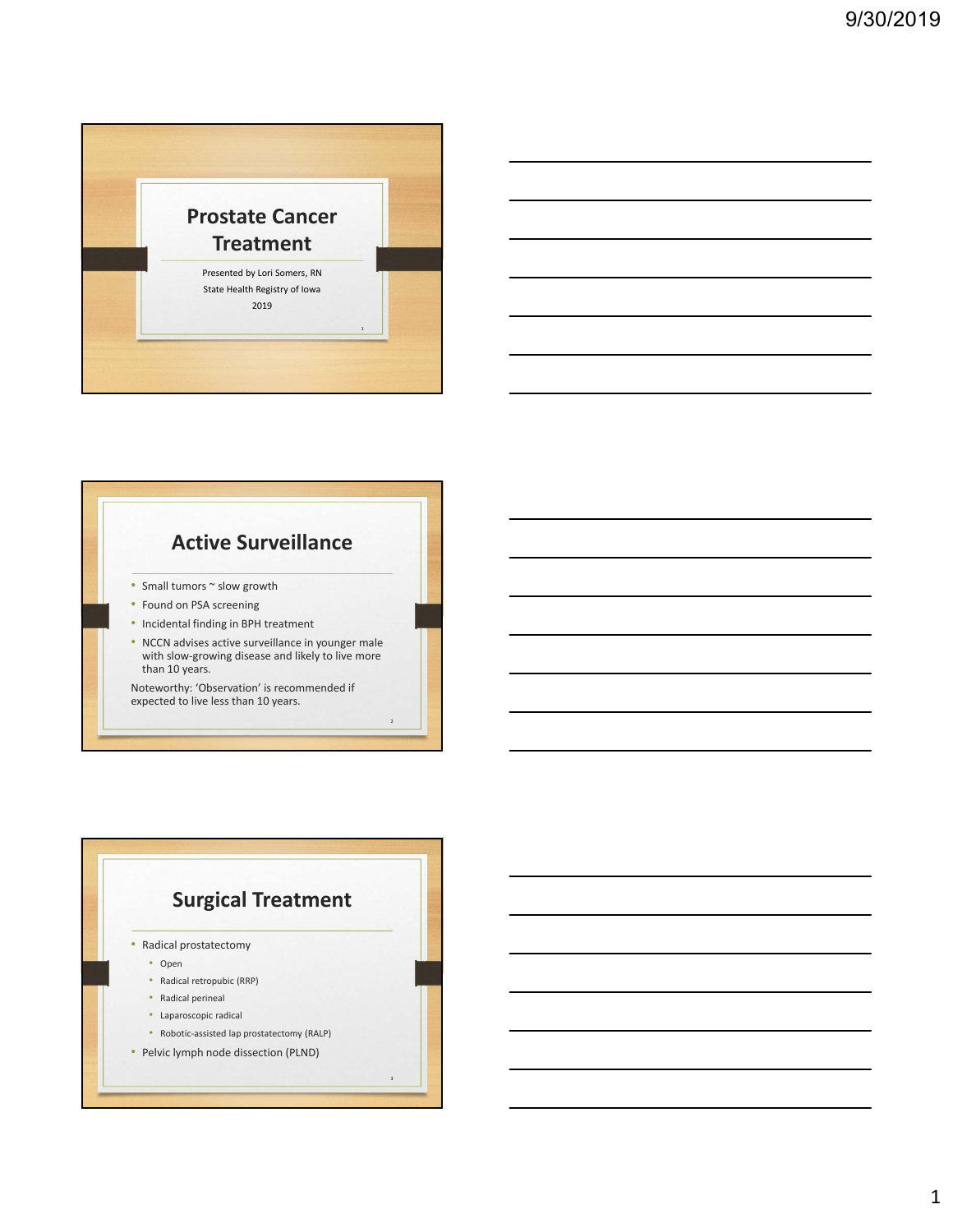| Code | Surgery                                                                                                                                                                                                          |  |
|------|------------------------------------------------------------------------------------------------------------------------------------------------------------------------------------------------------------------|--|
| 20   | Local tumor excision<br>$21 - TURP NOS$<br>22 - TURP - incidental finding for benign disease<br>23 - TURP - suspected/known cancer                                                                               |  |
|      | Any combo of 20-23 WITH<br>24 Cryosurgery<br>25 Laser<br>26 Hyperthermia                                                                                                                                         |  |
| 30   | Subtotal, segmental or simple prostatectomy, may leave capsule intact.<br>[SEER NOTE: May include suprapubic prostatectomy]                                                                                      |  |
| 50   | Radical prostatectomy, NOS; total prostatectomy, NOS<br>Includes excision of prostate, prostatic capsule, ejaculatory ducts,<br>seminal vesicle(s); and may include a narrow cuff of bladder neck.               |  |
| 70   | Prostatectomy WITH resection in continuity with other organs; pelvic<br>exenteration. [SEER NOTE: "in continuity with" or "en bloc" means all<br>tissue removed during same procedure, not just single specimen] |  |
| 80   | Prostatectomy NOS<br>4                                                                                                                                                                                           |  |



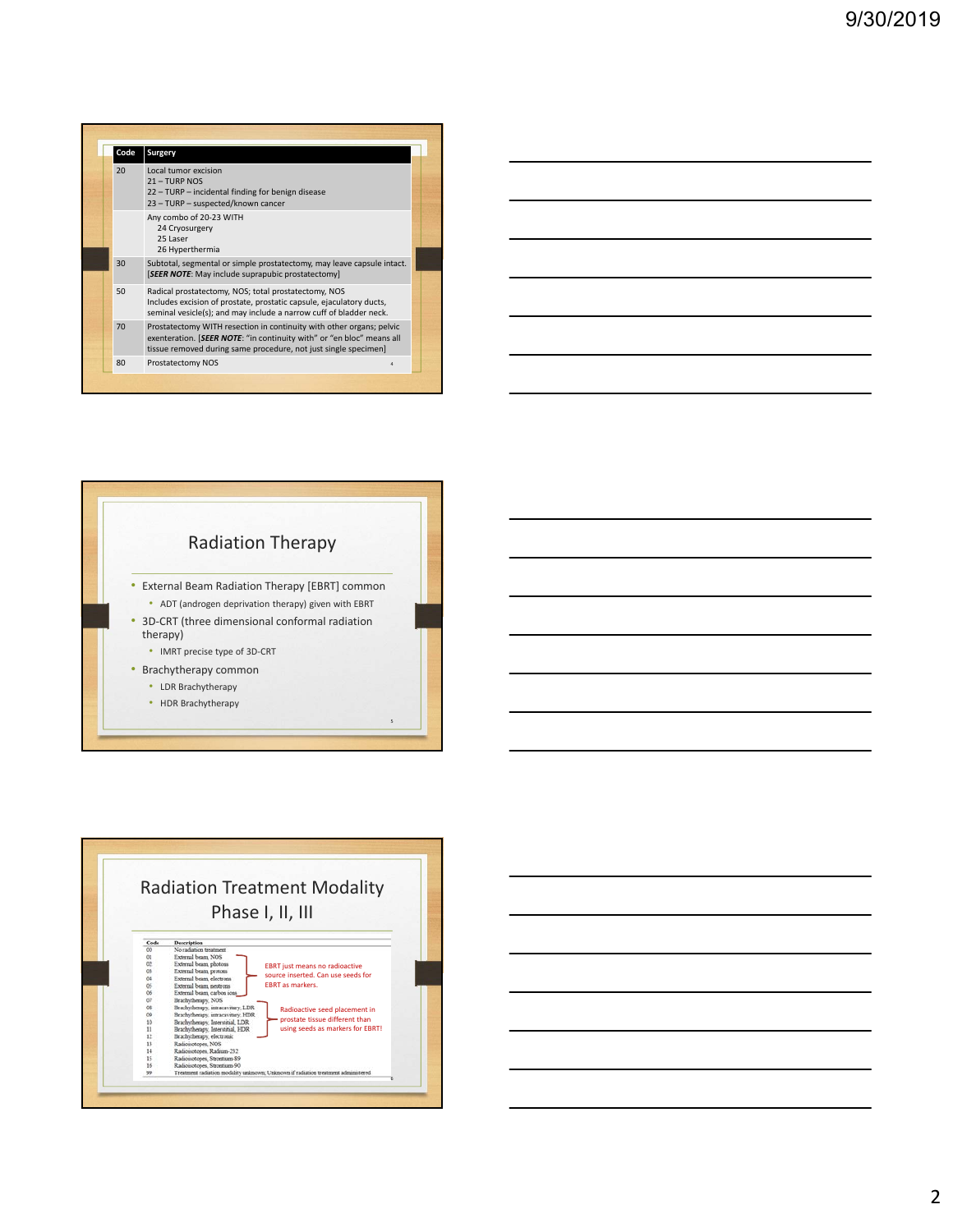



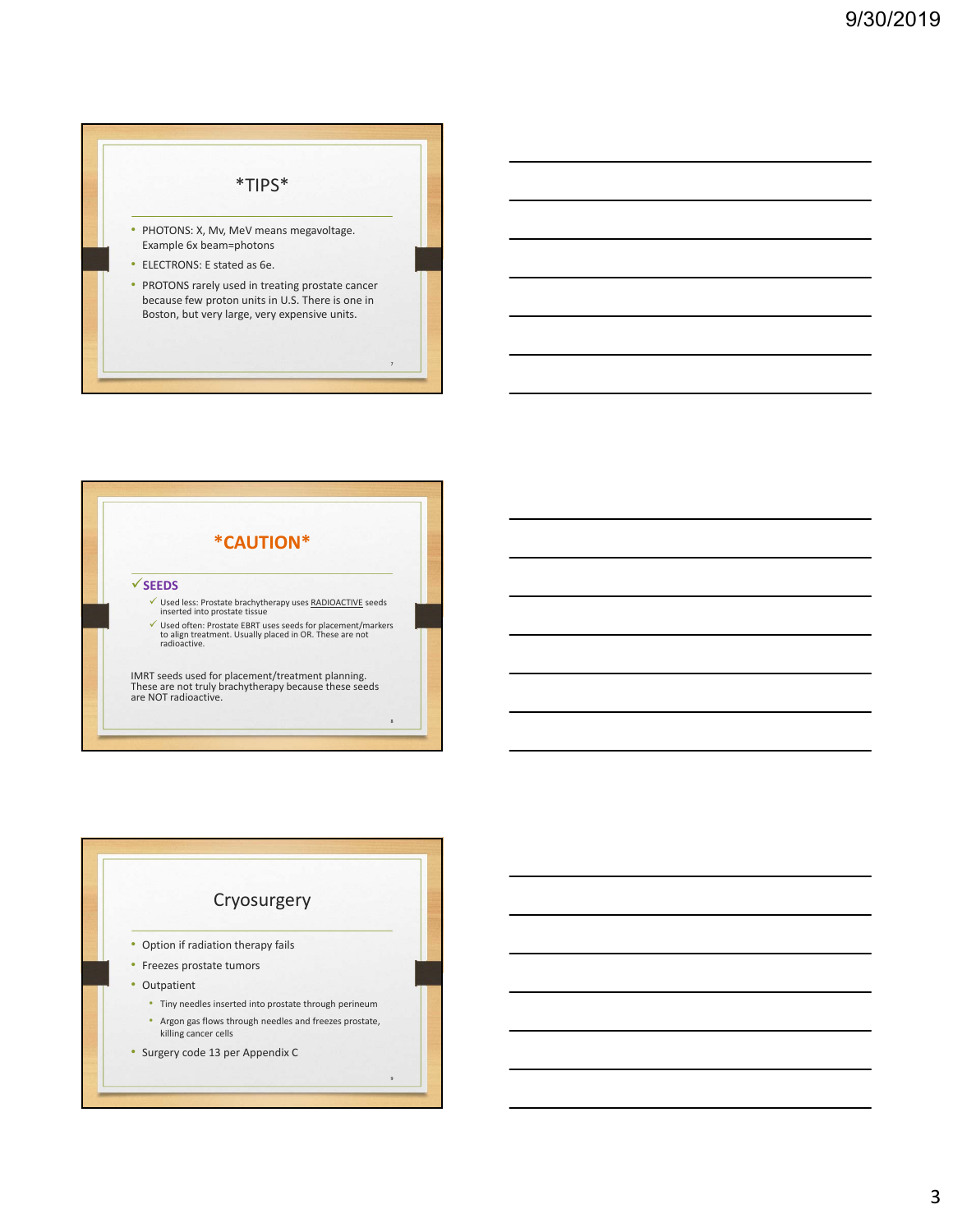



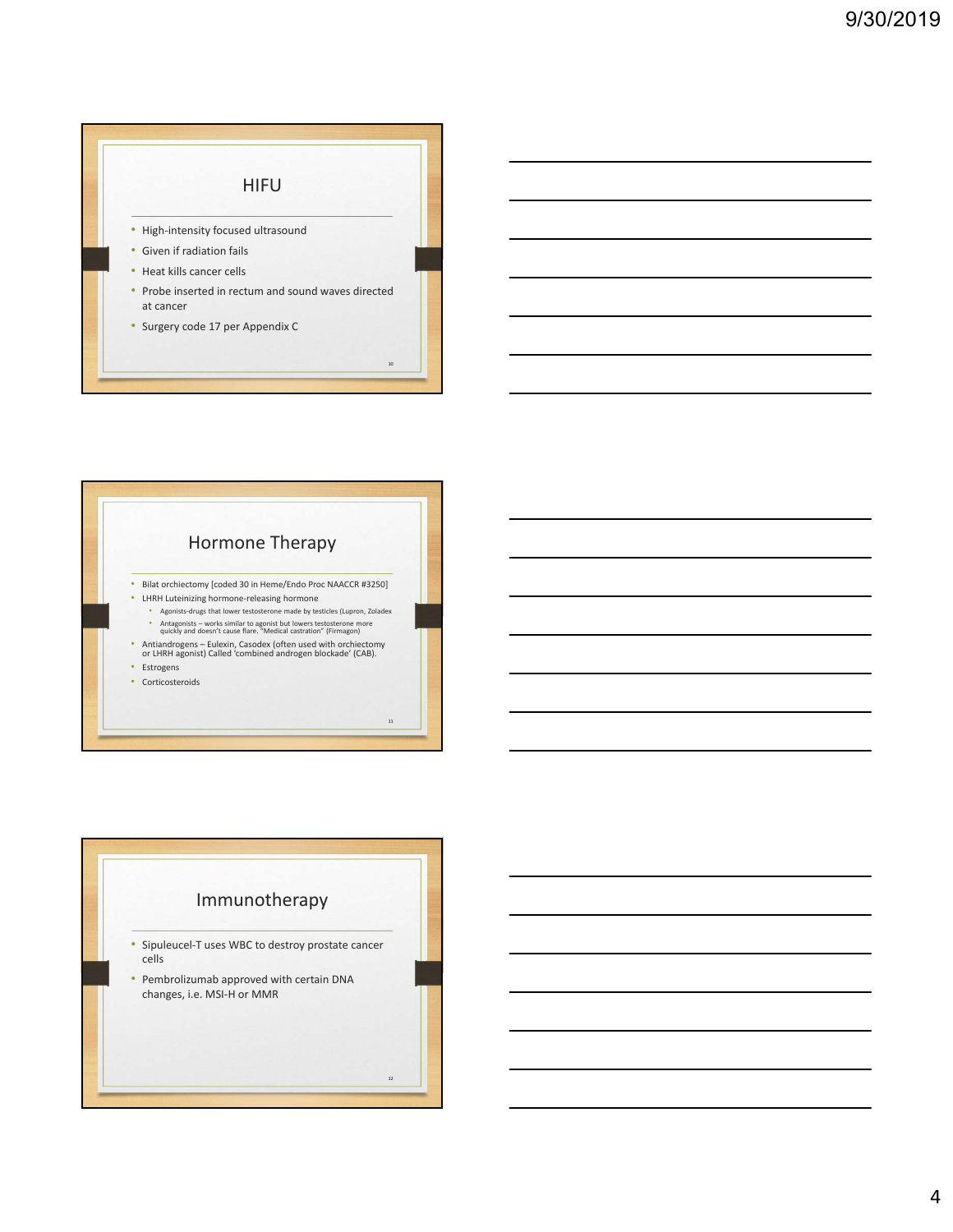

## Radiopharmaceuticals

• Radium‐223 to treat prostate ca with bone mets

14

• 89Sr and 153Sm relieve pain cause by bone mets